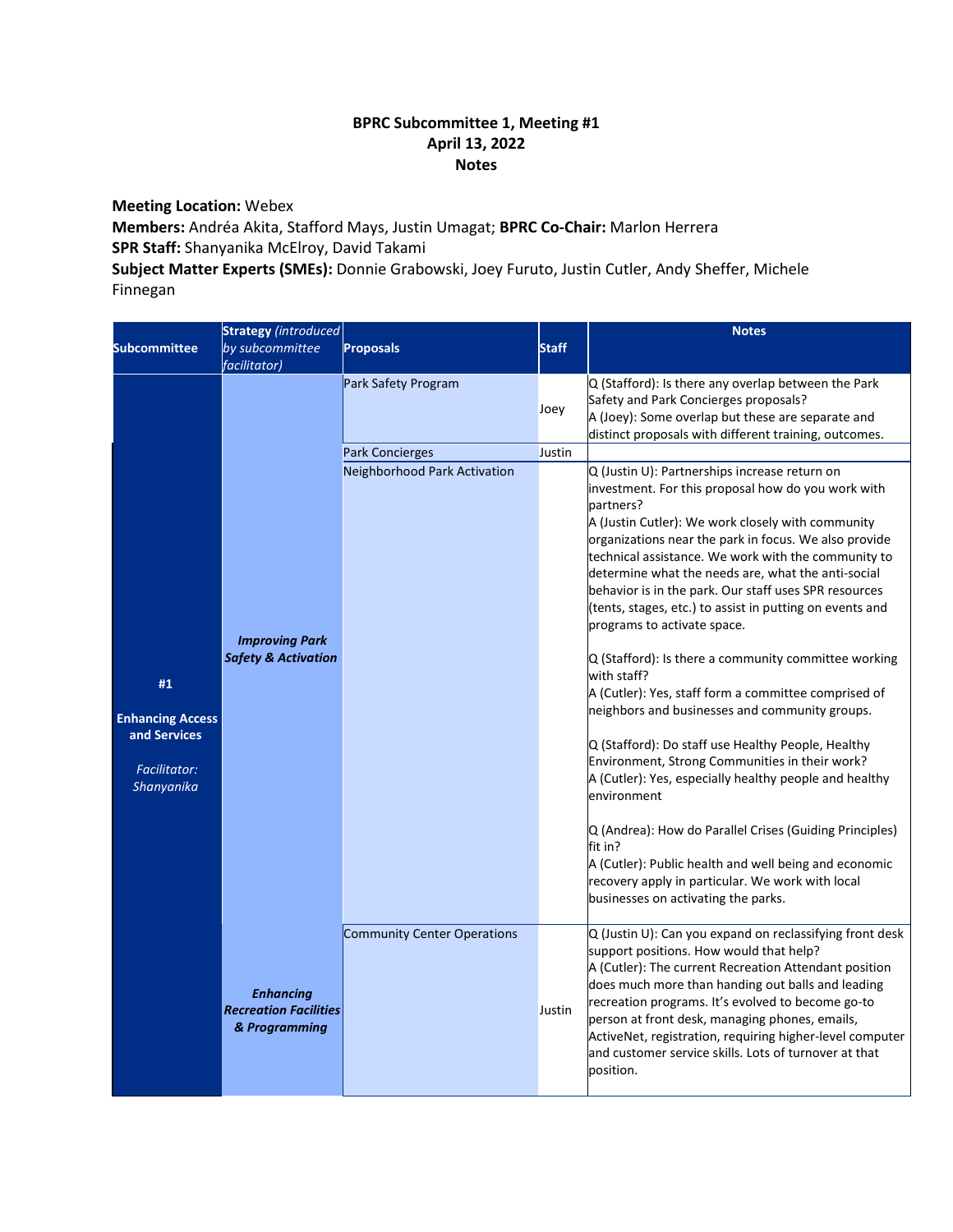|                                                                                  |                                                               |        | Q (Stafford): Does staff turnover occur more in the<br>summer?                                                                                                                                                                                                                                                                                                                                                                                                                                                                                                                                                                                                                                                                                       |
|----------------------------------------------------------------------------------|---------------------------------------------------------------|--------|------------------------------------------------------------------------------------------------------------------------------------------------------------------------------------------------------------------------------------------------------------------------------------------------------------------------------------------------------------------------------------------------------------------------------------------------------------------------------------------------------------------------------------------------------------------------------------------------------------------------------------------------------------------------------------------------------------------------------------------------------|
|                                                                                  |                                                               |        | A (Cutler): Turnover is constant throughout the year.                                                                                                                                                                                                                                                                                                                                                                                                                                                                                                                                                                                                                                                                                                |
|                                                                                  | <b>Custodial Support</b>                                      | Carson |                                                                                                                                                                                                                                                                                                                                                                                                                                                                                                                                                                                                                                                                                                                                                      |
|                                                                                  | <b>Environmental Education</b>                                | Justin |                                                                                                                                                                                                                                                                                                                                                                                                                                                                                                                                                                                                                                                                                                                                                      |
|                                                                                  | Rec 'N The Streets                                            | Justin |                                                                                                                                                                                                                                                                                                                                                                                                                                                                                                                                                                                                                                                                                                                                                      |
|                                                                                  | <b>Business Systems &amp; Customer</b><br><b>Service Unit</b> |        | Q (Justin U): Would the 5 additional FTEs support every<br>center?                                                                                                                                                                                                                                                                                                                                                                                                                                                                                                                                                                                                                                                                                   |
|                                                                                  |                                                               |        | Donnie A (Donnie): Yes, 5 new FTEs would stand up a call center<br>would take questions from anywhere. Through<br>telephone, chat, social media, this team provides<br>customer support.                                                                                                                                                                                                                                                                                                                                                                                                                                                                                                                                                             |
|                                                                                  | Trails Program Support                                        | Joey   |                                                                                                                                                                                                                                                                                                                                                                                                                                                                                                                                                                                                                                                                                                                                                      |
|                                                                                  | <b>Trails Major Maintenance</b><br>(Capital)                  |        | Andy: In the development and maintenance of trails, we<br>frequently partner with local youth organizations to<br>perform work, receive mentorship.                                                                                                                                                                                                                                                                                                                                                                                                                                                                                                                                                                                                  |
| <b>Restoring Trails &amp;</b><br><b>Improving Access to</b><br><b>Open Space</b> |                                                               | Andy   | $Q$ (Justin U): Is this proposal in response to folks getting<br>hurt on trails? Is there a liability issue?<br>A (Andy): We have received reports of incidents; we<br>close down trails if, for example, a bridge is damaged.<br>It's important to have an asset management plan for<br>trails so we can identify trails needing improvement and<br>be proactive. So we can increase access to places that<br>don't have access. As simple as a viewpoint.<br>Q (Justin): Any partnering opportunities with King<br>County?<br>A (Andy/Joey): Yes. SPR leverages County funding/grant<br>programs as much as possible. Development funding<br>will serve as grants for match.<br>Q (Stafford): who has jurisdiction over the Burke-Gilman<br>Trail? |
|                                                                                  |                                                               |        | A (Andy): SPR, SDOT, UW, King County all have pieces;<br>we each maintain our areas. We coordinate closely with<br>SDOT and other partners. Traffic control plans are an<br>issue.                                                                                                                                                                                                                                                                                                                                                                                                                                                                                                                                                                   |
|                                                                                  | Trails, Connectivity, and Access<br>(Capital)                 | Andy   |                                                                                                                                                                                                                                                                                                                                                                                                                                                                                                                                                                                                                                                                                                                                                      |
|                                                                                  | Teen Development Program                                      | Justin |                                                                                                                                                                                                                                                                                                                                                                                                                                                                                                                                                                                                                                                                                                                                                      |
|                                                                                  | Youth Mentorship & Employment                                 |        | Q (Andrea): Does SPR have goals related to workforce                                                                                                                                                                                                                                                                                                                                                                                                                                                                                                                                                                                                                                                                                                 |
|                                                                                  | Opportunities                                                 |        | development related to youth mentorship and<br>employment?                                                                                                                                                                                                                                                                                                                                                                                                                                                                                                                                                                                                                                                                                           |
| <b>Expanding Youth</b><br><b>Employment &amp;</b><br><b>Mentorship</b>           |                                                               | Justin | A (Cutler): yes, SPR serves on interdepartmental team<br>with Human Services Department, Office of Econmic<br>Development, Office of Arts and Culture, Department of<br>Education and Early Learning and Seattle Human<br>Resources to collaborate in support of youth<br>employment. Our "North star" goal: young people will<br>be self-sufficient by age 26. The idea behind this<br>proposal is to bring the program under one central                                                                                                                                                                                                                                                                                                           |
|                                                                                  |                                                               |        | person who would coordinate/manage program metrics                                                                                                                                                                                                                                                                                                                                                                                                                                                                                                                                                                                                                                                                                                   |